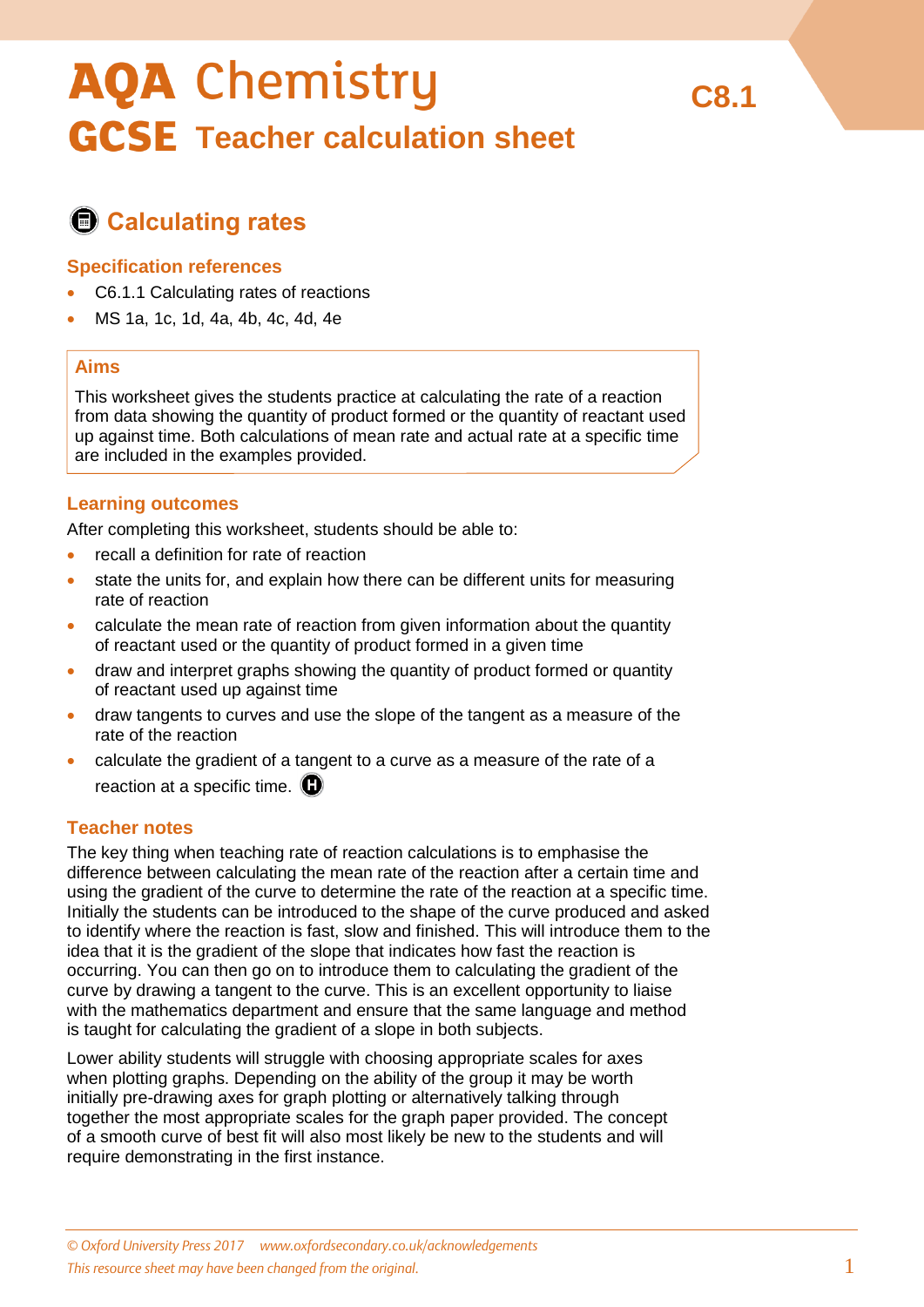# **AQA Chemistry GCSE** Teacher calculation sheet

# **Maths skills links**

Students will also need to be able to translate information between graphical and numerical form when drawing reaction profiles and when looking at life cycle assessments.

# **Answers**



**ii** 0.23 cm<sup>3</sup>/s (there will be slight variation

depending on students' tangents) (*1 mark appropriate tangent drawn on graph*) (*1 mark gradient calculated from graph*)

**C8.1**

*© Oxford University Press 2017 [www.oxfordsecondary.co.uk/acknowledgements](http://www.oxfordsecondary.co.uk/acknowledgements) This resource sheet may have been changed from the original.* 2